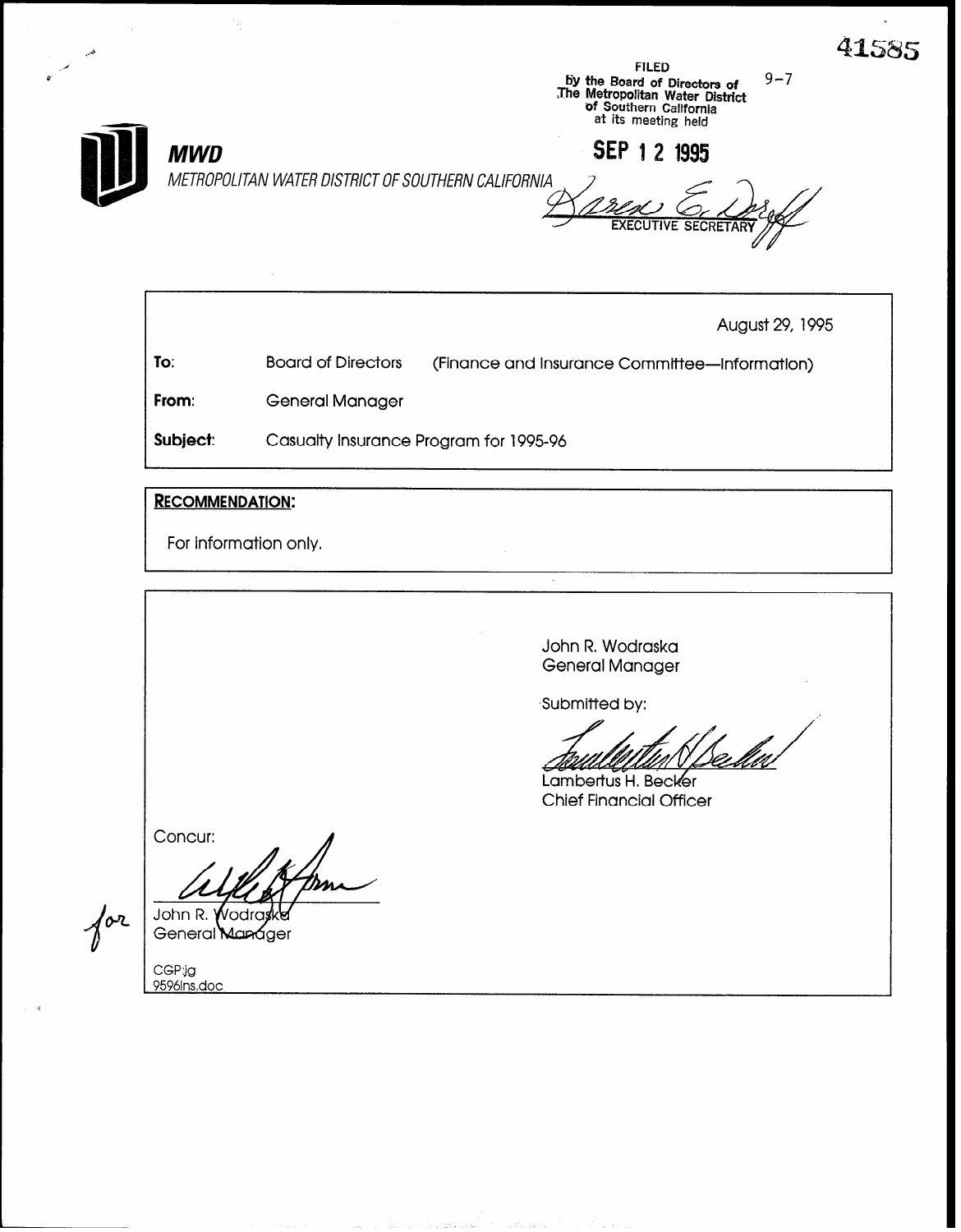## EXECUTIVE SUMMARY:

The casualty insurance renewals for July 1, 1995 through June 30, 1996 have been completed and reflect a net decrease in overall premium from the previous year. With some adjustments, the premium decrease is approximately \$73,590. The decrease is mainly attributable to the generally favorable conditions in the recent excess liability insurance market, and the District's very good claims record.

The following is a comparative summary of the renewed policies:

| <b>Type of Coverage</b>     | 94-95 Premium | 95-96 Premium | <u>Chanae</u> |  |
|-----------------------------|---------------|---------------|---------------|--|
| <b>Excess Liability</b>     | \$665,000     | \$598,000     | $($ \$67,000) |  |
| <b>Excess Workers Comp.</b> | \$78,000      | \$71,000      | ( \$7,000)    |  |
| <b>Aircraft Liability</b>   | \$12,590      | \$13,000      | \$410         |  |
| Crime Insurance             | \$11,150      | \$11,150      | -0-           |  |
| <b>Totals</b>               | \$766,740     | \$693,150     | (\$73,590)    |  |

## **DETAILED REPORT:**

The casualty insurance renewals for July 1, 1995 through June 30, 1996 have been completed and reflect a net decrease in overall premium from the previous year. With some adjustments, the premium decrease is approximately \$73,590. The decrease is mainly attributable to the generally favorable conditions in the current excess liability insurance market, and the District's very good claims history.

The insurance providers, annual premiums, limits of liability and descriptions of coverage are as follows:

## EXCESS LlABlLlTY PROGRAM

| Insurance Company:                 | <b>American Excess</b>                                                                                                                |
|------------------------------------|---------------------------------------------------------------------------------------------------------------------------------------|
| Premium:                           | \$598,000                                                                                                                             |
| Limits of Liability:               | \$75 million in excess of \$25 million self-insured retention                                                                         |
| Description of Coverage:           | This program provides protection for claims made by third<br>parties which may result in judgment or settlement over<br>\$25 million. |
| <b>EXCESS WORKERS COMPENSATION</b> |                                                                                                                                       |
| Insurance Company:                 | <b>General Reinsurance Corporation</b>                                                                                                |
| Premium:                           | \$71,000                                                                                                                              |

"王"没有